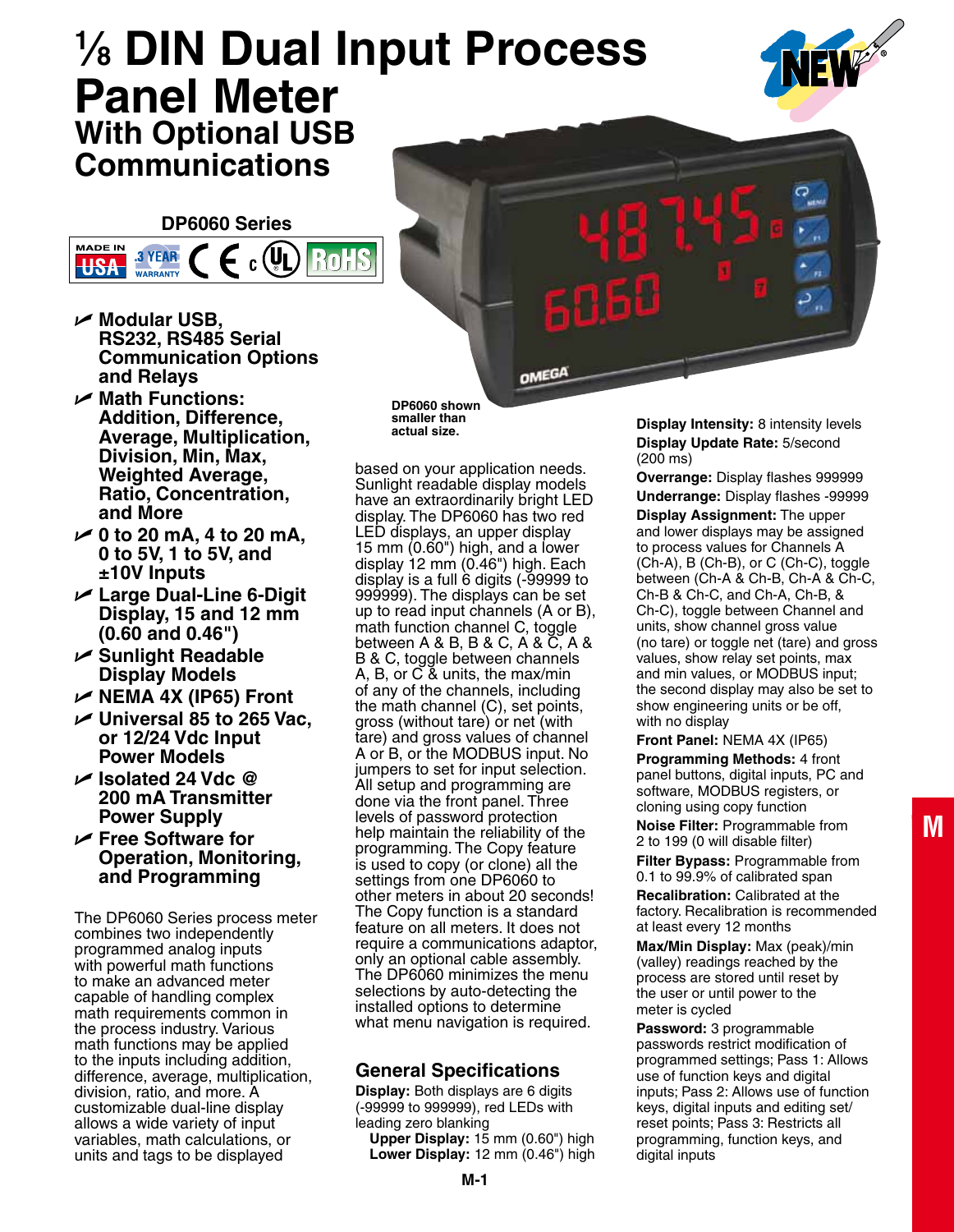**Non-Volatile Memory:** All programmed settings are stored in non-volatile memory for a minimum of ten years if power is lost

**Power Options:** 85 to 265 Vac 50/60 Hz, 90 to 265 Vdc, 20 W maximum, or jumper selectable 12/24 Vdc ±10%, 15 W maximum

**Fuse (External, Required):** UL recognized, 5 A maximum, slow blow; up to 6 meters may share one 5 A fuse

#### **Isolated Transmitter Power Supply:** 24 Vdc ±5% @ 200 mA maximum (standard), (12/24 Vdc powered models rated @ 100 mA maximum); 5 or 10 Vdc @ 50 mA maximum, selectable with

internal jumper J4 **Normal Mode Rejection:** Greater than 60 dB at 50/60 Hz

**Isolation:** 4 kV input/output-to-power line; 500 V input-to-output or output-to-P+ supply

**Overvoltage Category:** Installation overvoltage category II; local level with smaller transient overvoltages than installation overvoltage category III

**Operating Temperature Range:** -40 to 65°C

**Storage Temperature Range:** -40 to 85°C

**Relative Humidity:** 0 to 90% non-condensing

**Connections:** Removable screw terminal blocks accept 12 to 22 AWG wire, RJ45 for external relays, digital I/O, and serial communication adapters

Enclosure: <sup>1/8</sup> DIN, high impact plastic, UL 94V-0, color: black

**Mounting:** <sup>1</sup> ⁄8 DIN panel cutout required: 92 x 45 mm (3.622 x 1.772"); two panel mounting bracket assemblies are provided

**Tightening Torque:** Screw terminal connectors: 5 lb-in (0.56 Nm)

**Overall Dimensions:** 119 W x 62 H x 143 mm D (4.68 x 2.45 x 5.64")

**Weight:** 269 g (9.5 oz)

# **Dual Process Input**

**Inputs:** 2 inputs, each separately, field selectable: 0 to 20, 4 to 20 mA, 10V (0 to 5, 1 to 5, 0 to 10V), MODBUS PV (slave)

**Channels:** Channel A, Channel B, Channel C (math channel)

**Accuracy:** ±0.03% of calibrated span  $\pm 1$  count, square root and programmable exponent accuracy range: 10 to 100% of calibrated span

**Temperature Drift:** 0.005% of calibrated span/°C max from 0 to 65°C ambient, 0.01% of calibrated span/°C maximum from -40 to 0°C ambient

#### **Signal Input Conditioning:** Linear, square root, programmable exponent, or round horizontal tank volume calculation

#### **Multi-Point Linearization:**

2 to 32 points for PV or PV1; 2 to 8 points for PV2 (dual-scale level feature)

**Programmable Exponent:** 1.0001 to 2.9999

**Low-Flow Cutoff:** 0 to 999999 (0 disables cutoff function)

**Decimal Point:** Up to 5 decimal places or none: d.ddddd, dd.dddd, ddd.ddd, dddd.dd, ddddd.d, or dddddd

#### **Calibration Range:**

**4 to 20 mA:** Minimum span; input 1 and input 2: 0.15 mA **±10 V:** Minimum span; input 1 and 2: 0.10V

An Error message will appear if input 1 and input 2 signals are too close together

**Input Impedance:**

**Voltage Ranges:** Greater than 500 kΩ

**Current Ranges:** 50 to 100 Ω (depending on resettable fuse impedance)

**Input Overload:** Current input protected by resettable fuse, 30 Vdc max; fuse resets automatically after fault is removed

## **Relays**

**Rating:** 2 or 4 SPDT (Form C) internal and/or 4 SPST (Form A) external; rated 3 A @ 30 Vdc and 125/250 Vac resistive load;  $1/14$  HP ( $\approx$  50 W) @ 125/250 Vac for inductive loads such as contactors, solenoids, etc.

**Noise Suppression:** Recommended for each relay contact switching inductive loads

**Deadband:** 0 to 100% of span, user programmable

**High or Low Alarm:** User may program any alarm for high or low trip point; unused alarm LEDs and relays may be disabled (turned off)

**Relay Operation:** Automatic (nonlatching), latching (requires manual acknowledge), sampling (based on time), pump alternation control (2 to 8 relays), off (disable unused relays and enable interlock feature, manual on/off control mode)

**Time Delay:** 0 to 999.9 seconds, on and off relay time delays; programmable and independent for each relay

**Fail-Safe Operation:** Programmable and independent for each relay

*Note: Relay coil is energized in non-alarm condition. In case of power failure, relay will go to alarm state.*

**Auto Initialization:** When power is applied to the meter, relays will reflect the state of the input to the meter

# **Serial Communications**

**Protocol: MODBUS RTU Meter Address/Slave ID:** 1 - 247 **Baud Rate:** 300 to 19,200 bps **Transmit Time Delay:** Programmable between 0 and 199 ms

**Data:** 8 bit (1 start bit, 1 or 2 stop bits) **Parity:** Even, odd, or none with 1 or 2 stop bits

**Byte-to-Byte Timeout:**

0.01 to 2.54 seconds **Turn Around Delay:** Less than 2 ms (fixed)

## **Isolated 4 to 20 mA Transmitter Output**

**Output Source:** Process variable (PV), max, min, set points 1 through 8, manual control setting, or MODBUS input

**Scaling Range:** 1.000 to 23.000 mA for any display range

**Factory Calibration:** 4.000 to  $20.000 = 4$  to 20 mA output

#### **Analog Output Programming:**

23.000 mA maximum for all parameters: overrange, underrange, max, min, and break

**Accuracy:**  $\pm$  0.1% of span  $\pm$  0.004 mA

**Temperature Drift:** 0.4 μA/°C maximum from 0 to 65°C ambient, 0.8 μA/°C maximum from -40 to 0°C ambient

*Note: Analog output drift is separate from input drift.*

**Isolated Transmitter Power Supply:** Terminals I+ & R: 24 Vdc  $\pm$  5%  $@$ 40 mA maximum, may be used to power the 4 to 20 mA output or other devices

#### **External Loop Power Supply:** 35 Vdc maximum

## **Output Loop Resistance:**

**24 Vdc Power Supply:** 10Ω minimum, 700Ω maximum **35 Vdc (External) Power Supply:** 100 Ω minimum, 1200 Ω maximum

#### **Digital I/O Expansion Module**

**Channels:** 4 digital inputs and 4 digital outputs per module **System:** Up to 2 modules for a total of

8 inputs and 8 outputs

**Digital Input Logic: High:** 3 to 5 Vdc **Low:** 0 to 1.25 Vdc

**Digital Output Logic: High:** 3.1 to 3.3 Vdc **Low:** 0 to 0.4 Vdc

**Source Current:** 10 mA maximum

**Sink Current:** 1.5 mA minimum

**+5 V Terminal:** To be used as pull-up for digital inputs only

### **4-Relay Expansion Module**

**Relays:** 4 Form A (SPST) rated 3 A @ 30 Vdc and 125/250 Vac resistive load; 1/14 HP (≈ 50 W) @ 125/250 Vac for inductive loads